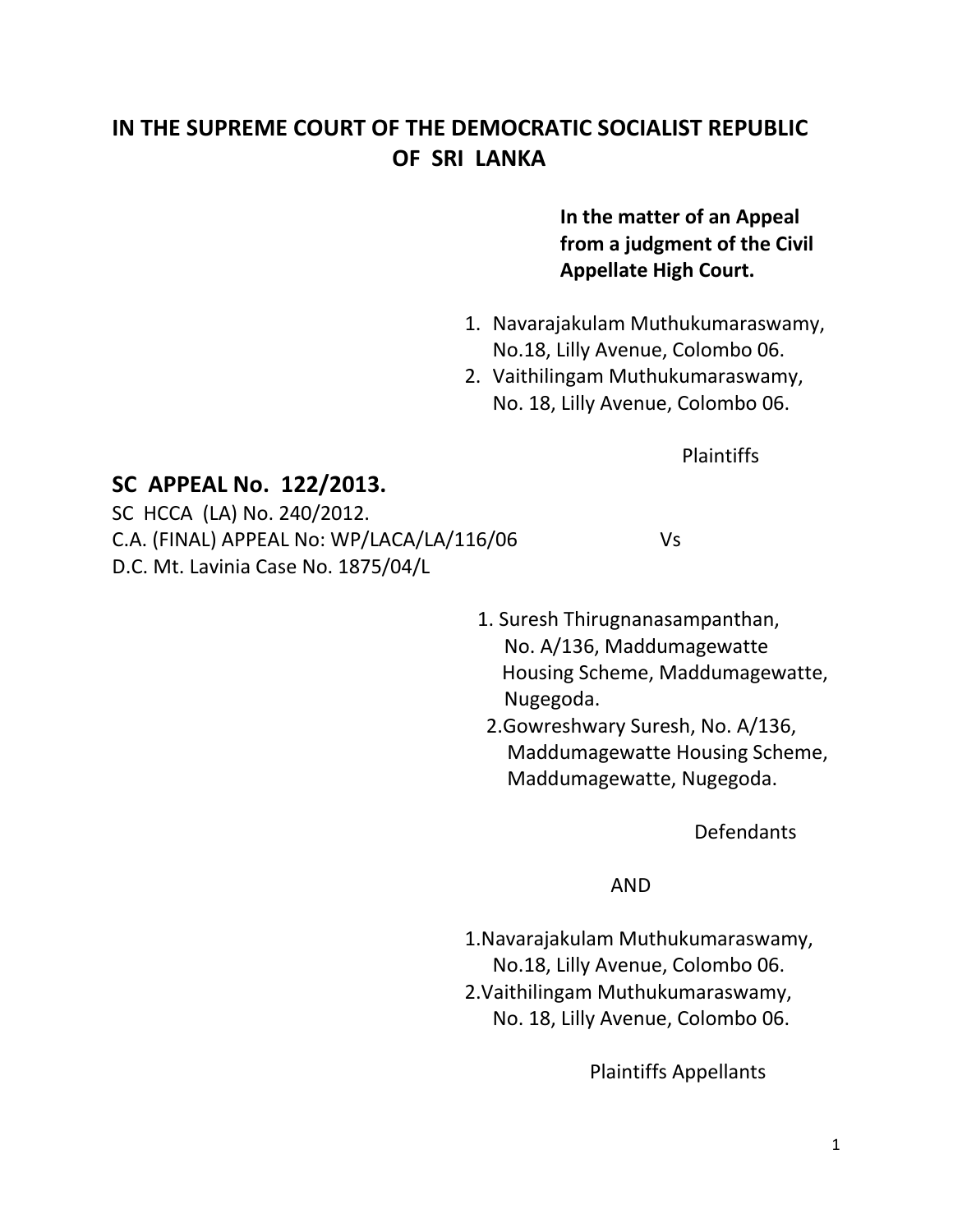- 1. Suresh Thirugnanasampanthan, No. A/136, Maddumagewatte Housing Scheme, Maddumagewatte, Nugegoda. 2.Gowreshwary Suresh, No. A/136,
	- Maddumagewatte Housing Scheme, Maddumagewatte, Nugegoda.

Defendants Respondents

AND NOW

1.Navarajakulam Muthukumaraswamy, No.18, Lilly Avenue, Colombo 06. 2.Vaithilingam Muthukumaraswamy, No. 18, Lilly Avenue, Colombo 06.

Plaintiffs Appellants Appellants

Vs

- 1. Suresh Thirugnanasampanthan, No. A/136, Maddumagewatte Housing Scheme, Maddumagewatte, Nugegoda.
- 2. Gowreshwary Suresh, No. A/136, Maddumagewatte Housing Scheme, Maddumagewatte, Nugegoda.

Defendants Respondents Respondents

**BEFORE : PRIYASATH DEP PC. CJ. S. EVA WANASUNDERA PC. & H. N. J. PERERA J.**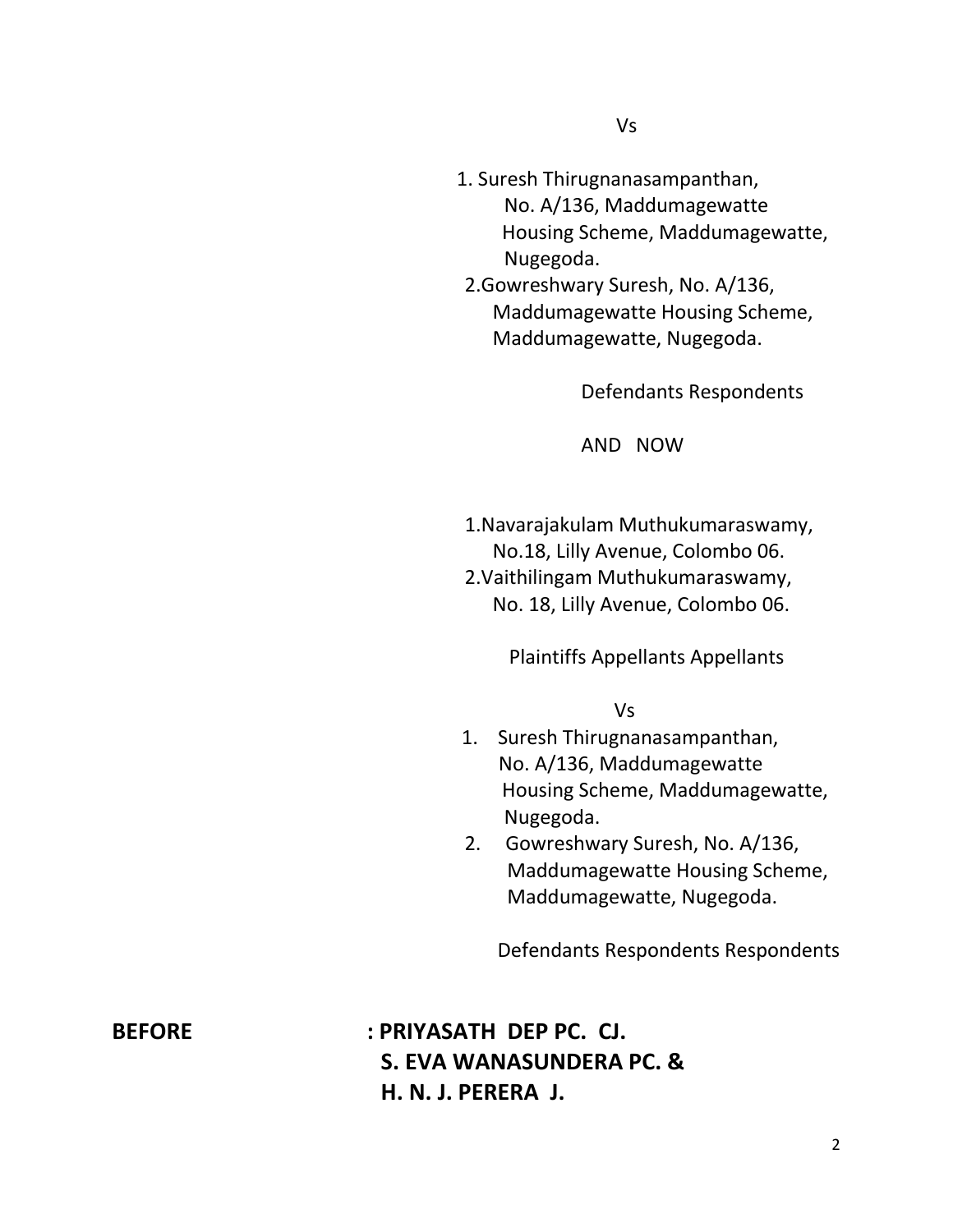| <b>COUNSEL</b>    | : Harsha Soza PC with M. Jude Dinesh for the<br>Plaintiffs Appellants Appellants.<br>Ikram Mohamed PC with S. Mithrakrishnan<br>and Nadeeka Galhena for the Defendants<br><b>Respondents Respondents</b> |
|-------------------|----------------------------------------------------------------------------------------------------------------------------------------------------------------------------------------------------------|
| <b>ARGUED ON</b>  | : 20.03.2017.                                                                                                                                                                                            |
| <b>DECIDED ON</b> | : 30.05.2017.                                                                                                                                                                                            |

## **S. EVA WANASUNDERA PCJ.**

This Court has granted leave to appeal on two questions of law contained in paragraph 19(a) and (g) of the Petition dated 25.06.2012. They read as follows:

- 1. Did the High Court err in law in holding that the said informal agreement P2 is enforceable in law, ignoring the fact that the said agreement was not duly attested by the Notary Public as required by Sec. 2 of the Prevention of Frauds Ordinance and as such was of no force or avail in law as expressly declared by Sec. 2 of the Prevention of Frauds Ordinance?
- 2. Did the High Court err in ordering specific performance of the informal agreement P2 without considering the submissions that it was not in any event a fit and proper case to order specific performance in view of the matters set out in paragraph 18(m) hereof?

Since the  $2^{nd}$  question refers to paragraph  $18(m)$  it seems necessary to place herein the contents of the said paragraph. It reads as follows:

In any event the learned judge of the High Court erred in law in granting specific performance of the informal agreement sought by the Defendants totally disregarding the submission that,

(i) In any event, in the circumstances of the case after the intended date of performance, i.e. 22.09.1993, the said informal agreement stood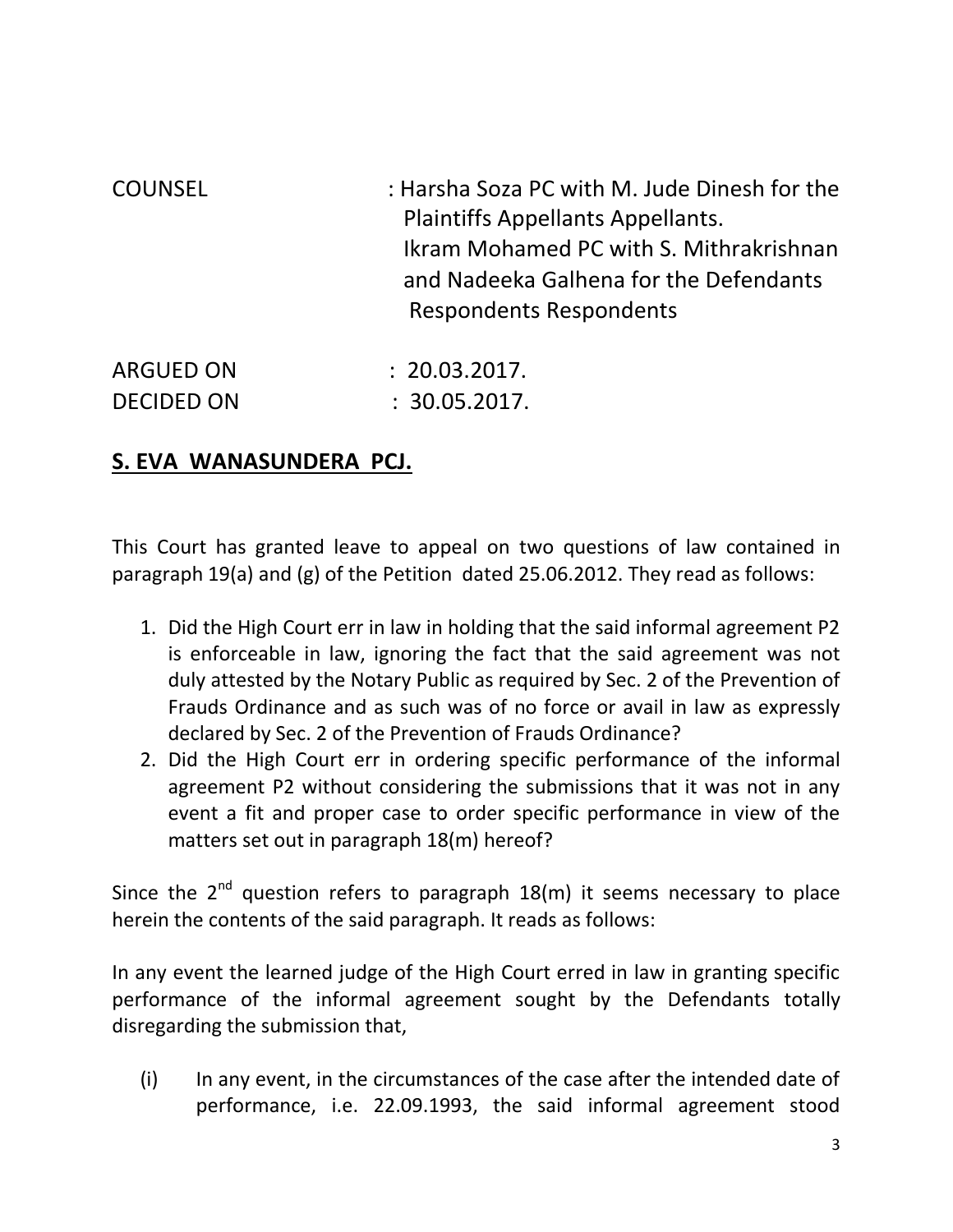cancelled automatically, and thereafter no enforceable rights flowed from the said agreement. Hence the Defendants were not entitled to seek specific performance of the said agreement in 2004/2005.

- (ii) Specific performance will not be granted when the Plaintiff has himself been guilty of delay in performing his part of the contract. In the instant case the Defendant (the party seeking specific performance) are themselves guilty of delay in performing their part of the contract.
- (iii) Specific performance will not be granted unless it is fair and just. The price was agreed in 1993. To order the Plaintiffs to transfer the property for the same price after 20 years where the real value of Rs. 500,000/- is very much lower than what it was in 1993 is grossly unjust.

Mr. and Mrs. Muthukumaraswamy were living in No. 18, Lilly Avenue, Colombo 6 in 1993 and they have filed action on 04.06.2004 against Mr. and Mrs. Suresh Thirugnanasampanthan for a declaration of title to the Unit No. A/136, Maddumagewatte Housing Scheme, Maddumagewatta, Nugegoda and for ejectment of the Defendants.

By 2005, at the time evidence was placed before the trial court and even in 1993, Muthukumaraswamy and family had been living at No. 50, Brookmill Boulevard, Unit No. 34, Scarborough, Ontario, Canada. Mrs. Muthukumaraswamy entered into a sale agreement, No. 1147 dated 22.03.1993 to sell premises No. A/136, Maddumagewatte HousingScheme, Nugegoda to Mr. and Mrs. Thirugnanasampanthan. The agreed sale price was Rs. 750000/- and the purchasers agreed to complete payment within 6 months and paid as an advance Rs.250000. **Paragraph 7 of the said agreement provided for specific performance if the vendor failed to execute the deed.** However, the 1<sup>st</sup> Plaintiff had not received the title deed from her predecessor in title, namely the Commissioner of National Housing up until 13<sup>th</sup> December, 2002. So, there was no title deed with **the vendor to pass title to the purchaser** at the time of the sale agreement or even at the end of the 6 months period for payment by the purchaser or for the seller to execute the deed of sale.

Mr. and Mrs. Suresh Thirugnanasampanthan did not pay the balance Rs. 500000/ to Mrs. Muthukumaraswamy within six months because the seller who agreed to sell had no paper title in his hands. The Thirugnanasampanthan family has been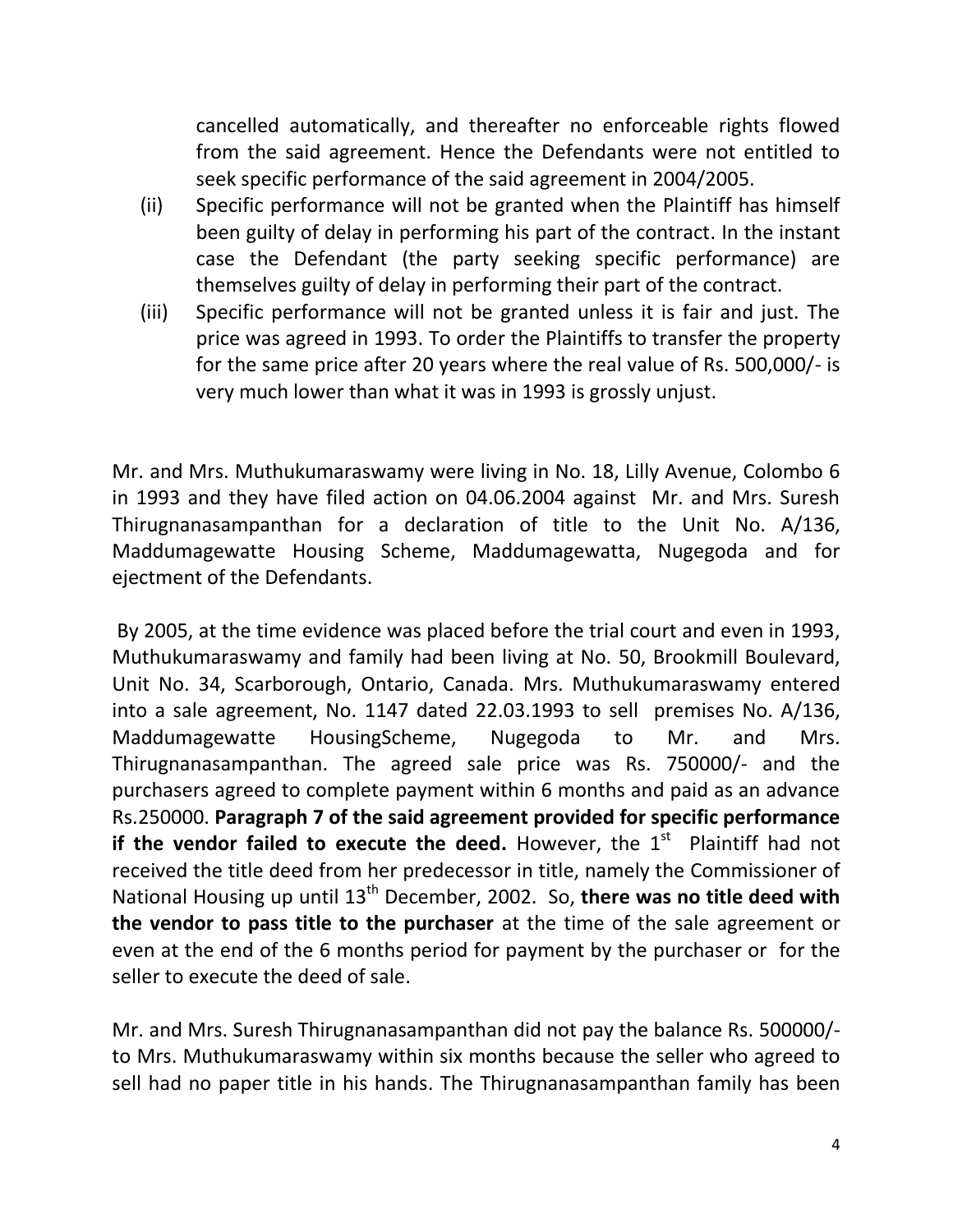occupying the housing unit from 1993. Now the housing units have gone up in price. The seller who agreed to sell the housing unit does not want to sell the same to the agreed purchaser but wants the said agreed purchaser and his family who are occupying the premises, to be ejected. The Defendants claim that they are entitled to get specific performance effected from the  $1<sup>st</sup>$  Plaintiff who agreed to sell. The position taken up **by the vendor who signed the sale agreement is that it is not a valid deed because it does not have a proper attestation.**

The District Judge held with the Defendants. The Plaintiffs appealed to the Civil Appellate High Court. The High Court affirmed the judgment of the District Court. Now the Plaintiffs are before this Court by way of an Appeal once again.

At the beginning of the trial, parties recorded the **admissions,** i.e. **paragraphs 1,3 and 4 of the Plaint**, **documents P3 and P4 and the fact that the 1st Plaintiff had received the title deed in December, 2002**. P3 is the letter of demand to vacate the premises and P4 is the reply to the same. Paragraph 1 of the Plaint states that the housing unit is owned by the  $1<sup>st</sup>$  Plaintiff. Paragraph 3 states that the said housing unit was bought by the  $1<sup>st</sup>$  Plaintiff from the National Housing Development Authority for Rs. 97500/- . The final instalment was paid in April 1991 but the 1<sup>st</sup> Plaintiff received the title Deed No. 893 dated 13.12.2002 which is marked as P1 with the Plaint. Paragraph 4 of the Plaint states **that " On or about 22.03.1993 the 1st Plaintiff entered into an Agreement with the**  *Defendant* **and his wife whereby the Defendant and his wife agreed to purchase the aforesaid unit No. A/136 Maddumagewatte Housing Scheme, Maddumagewatte, Nugegoda from the 1st Plaintiff for a sum of Rs. 750000/-."**

Therefore, the stance taken up by the Plaintiffs, who are the Appellants in this case, is that an agreement was entered into between the 1<sup>st</sup> Plaintiff and the Defendants whereby the Defendants agreed to purchase the housing unit. I have noted that according to the proceedings in the District Court case, the Plaintiffs had moved court to add the  $2^{nd}$  Defendant who is the wife of the  $1^{st}$  Defendant who was the only Defendant when the case was originally filed. That application had been allowed and that is why both of them are parties to this action as Defendants.

The argument of the Plaintiffs at the trial was that the said agreement P2 dated 22.03.1993 is not a valid agreement in law because the Attorney at Law before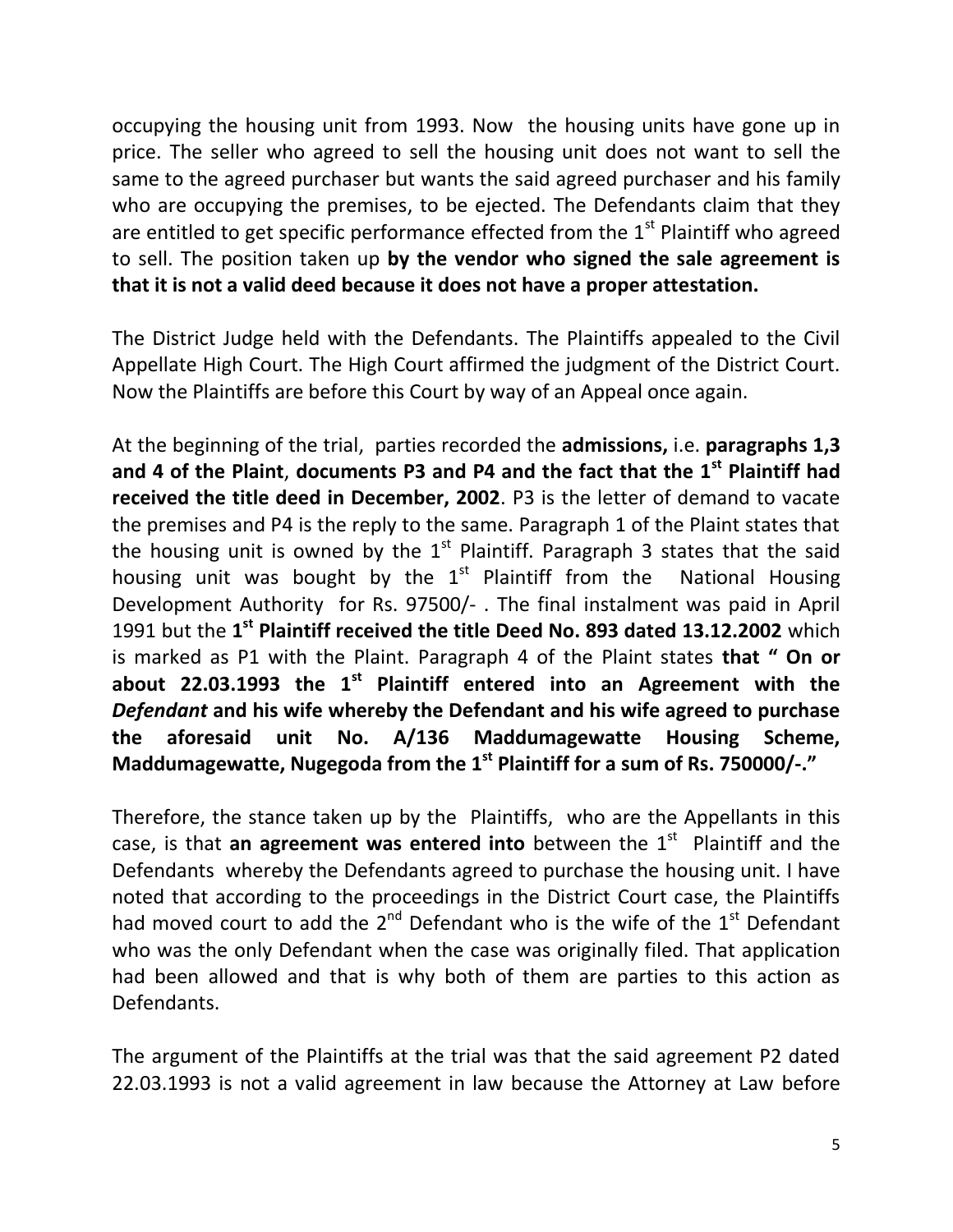whom the document was signed has not attested the same in compliance with Sec. 2 of the Prevention of Frauds Ordinance. I find that the Attorney at Law has signed the said document in two places, once along with the parties, after the parties and the witnesses have signed and then at the end of the document mentioning in writing that " I certify that this document was signed in my presence".

Either party who has signed a document cannot claim at a later stage, that the document is not binding on either party taking advantage of the fact that the document was not duly attested. The basis of the Plaint commences with the admitted fact that Agreement P2 was signed by the parties. The intention of either party at the time of signing the same was to be bound by the terms and conditions of the same. Later by law they are estopped from claiming that the document is bad in law and that they are not bound by it.

The Plaintiffs Appellants Appellants (hereinafter referred to as Plaintiffs) argued that the said Agreement is not valid in law. They have, in their oral submissions as well as in their written submissions quoted from authorities, namely*, Kusumsiri Mohini Gunasekera Vs Nayavamitta Gunawathie Gunawardena and Others (unreported C.A.Appeal No. 77/88(F), G.P. Nathaniels Vs A.I.Nathaniels and three Others 2008 BLR 349 , Ausadahamy Vs Kiribanda Vol 5 CLW 57 and De Silva Vs De Silva Vol. 51 CLW 29.* I have considered the material in the said cases.

Section 31 of the Notaries Ordinance provides that rules should be observed by the Notaries. Rule 20 of Section 31 deals with the form of the attestation. However, Section 33 of the Notaries Ordinance provides that " No instrument shall be deemed to be invalid by reason only of the failure of any notary to observe any provision of any rule set out in Section 31 in respect of any matter or form. " In the case of *Thiyagarasa Vs Arunodayam 1987 2 SLR 184* it was held that the deed in question is not rendered invalid by an omission of the Notary to state the correct date in the attestation. *In Wijeratne Vs. Somawathie 2002 1*  **SLR 19** Justice Udalagama held that " non compliance with the rules in Sec. 31 of the Notaries Ordinance does not invalidate the Deed as provided for by Sec. 33 of the same Ordinance; that section protects the deed."

The facts of the case admittedly is that the Defendants Respondents Respondents (hereinafter referred to as the Defendants) had paid a sum of Rs. 250000/- and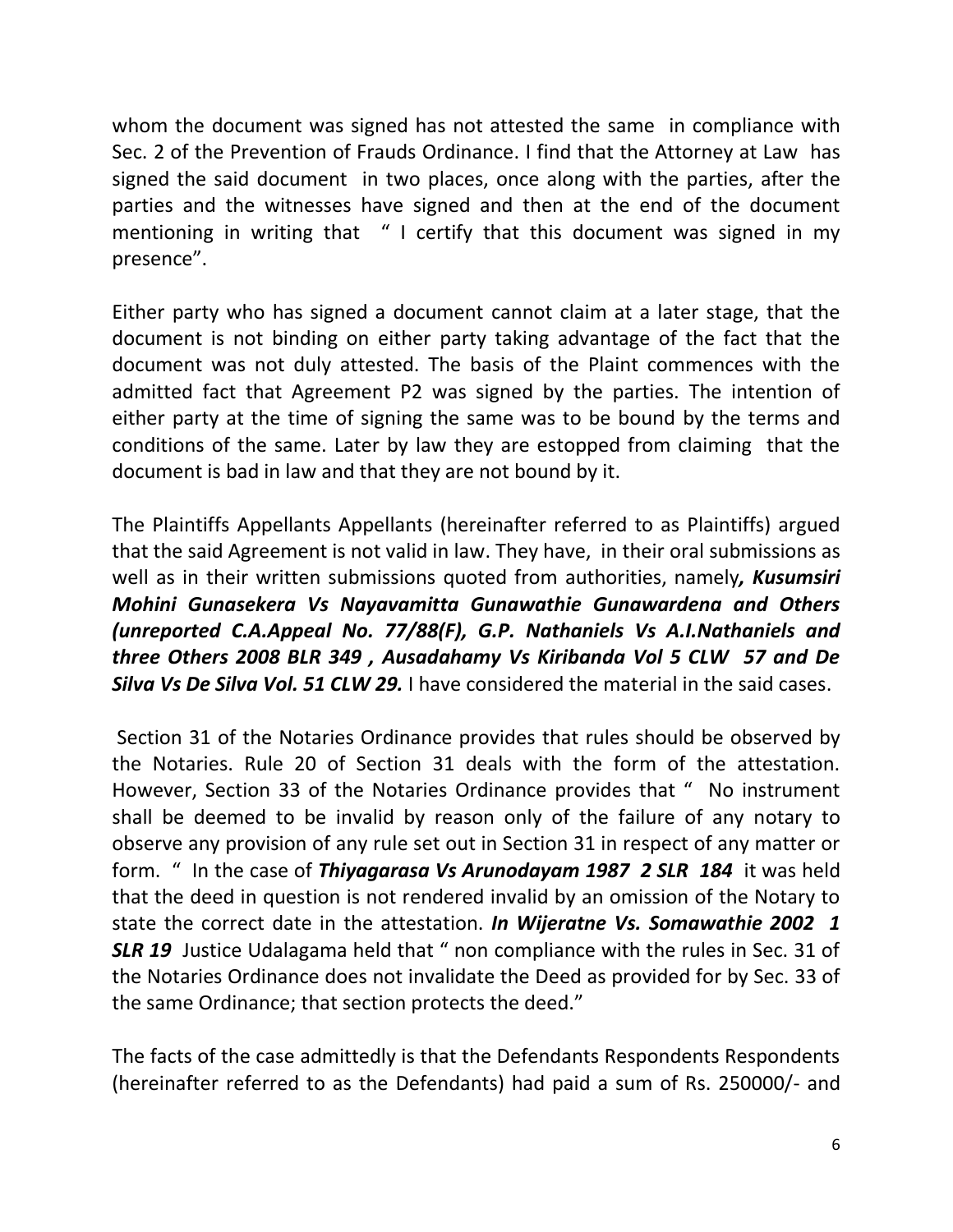the balance amount was due by 22.09.1993. The Plaintiffs claim that this sum was not paid to them before that date. The Defendants were placed in possession of the housing unit after the advance payment was done.

It is an admitted fact once again that the Plaintiffs did not possess a title deed at the time of the Agreement and the National Housing Development Authority had delayed in giving the title deed. The delayed Deed No. 893 dated 13.12.2002 is the basis of title of the housing unit claimed by the Plaintiffs. The  $1^{\text{st}}$  Defendant being the potential purchaser according to the Agreement cannot be expected to pay the balance of Rs.500000/- without getting a title deed. There was no title held by the Plaintiffs or no title deed or any form of passing title from the National Housing Development Authority to the Plaintiffs until the end of 2002 which was 9 years after the Agreement. In this scenario, there could never have been any way to pass title or receive title. The 1st Defendant cannot be expected to pay the balance and get no title. That was the reason for not paying the balance within six months from the date of the agreement.

Therefore I hold that the Defendants cannot be found fault with for not paying the balance. At the end of the trial when the Plaintiffs filed action to eject the Defendants, the trial judge held with the Defendants and dismissed the Plaint. At that time, the Defendants had deposited the balance Rs.500000/- in court. However the Plaintiffs Appellants Appellants have submitted that it is a serious omission on the part of the Defendants Respondents Respondents not to have deposited the money at the time this case was *instituted*. I hold that it is not an omission or a failure by the Defendants as the case was instituted by the Plaintiffs. The Defendants would not have expected the Plaintiffs not to pass title to them when the Plaintiffs finally received the title deed from the National Housing Development Authority in the year 2002. It is after nine years from the time the Defendants paid the advance to the Plaintiffs to buy the housing unit that in fact the Plaintiffs got title to the unit. Instead of passing title to the Defendants as agreed in 1993, the Plaintiffs had filed action to eject the Defendants. I am of the view that it was the first time and the first opportunity and the right time for the Defendants to deposit the money in the District Court when the Plaint was dismissed by the trial court. It has to be understood that they could not have deposited any money anywhere when they were not sure whether the vendor in the agreement, namely the Plaintiffs had in fact received title to the said property from the National Housing Development Authority.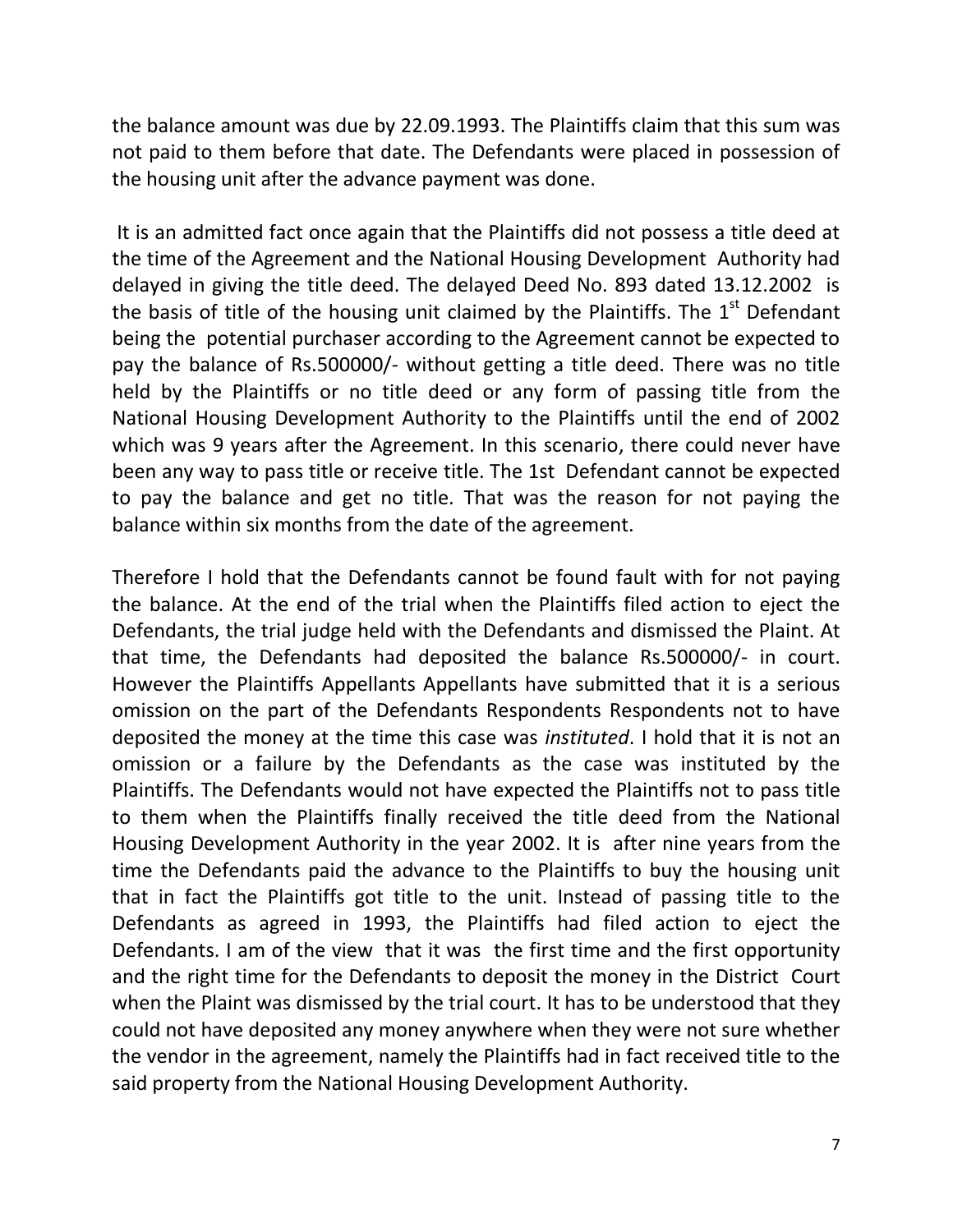Specific performance is what the Defendants had prayed for in their Answer to the Plaint. **The trial judge while dismissing the Plaint had granted the reliefs prayed for by the Defendants.** The District Judge had analyzed the evidence well and decided the case in favour of the Defendants. When the Plaintiffs appealed to the Civil Appellate High Court, the High Court Judges had also held with the Defendants Respondents by **affirming the judgment of the District Judge.** When the Agreement is valid in law, the parties should comply with the conditions as agreed. The Plaintiffs were living in Canada. The Defendants were in the housing unit. Possession was given when the advance was paid. There was no way to pay the balance and get title from the Plaintiffs simply because they did not have legal title to the said housing unit until the end of 2002. The passing of title was possible only at that time. The Defendants had been prevented from paying the balance and getting title to the housing unit due to the fact that the Plaintiffs had no legal title to transfer. I hold that it was not due to any fault of the Defendants that the balance purchase price got delayed to be paid. The balance could have only been paid at the time of the transfer deed being executed. **There was no opportunity created by the Plaintiffs to accept the balance and transfer the property due to the fault and lapses on the part of the Plaintiffs.**

The argument of the Plaintiffs that at the expiry of the six months from the date of the agreement which was the dead line for the transfer to take place, no legal right flow to either party is a fallacy. If that argument is upheld, no legal agreement could be given effect to. Anybody who wants to go against the conditions of any agreement, then , would only have to wait till the time limit passes by. I dismiss that argument as an invalid argument.

I also wish to state that whatever the arguments placed before the Civil Appellate High Court have been looked into prior to concluding the case. It may be that the counsel expect the judge to analyze each and every argument and specifically mention all the limbs of the argument and give reasons for setting each argument aside or holding up each argument right. This is an impossible task for a judge. The judge will definitely write the arguments which leads up to the conclusion. The Judge cannot be expected to break down each argument of each counsel. Counsel must remember that , the duty of the judge is to determine and decide the case to a conclusion. The Plaintiffs counsel has alleged that the arguments put